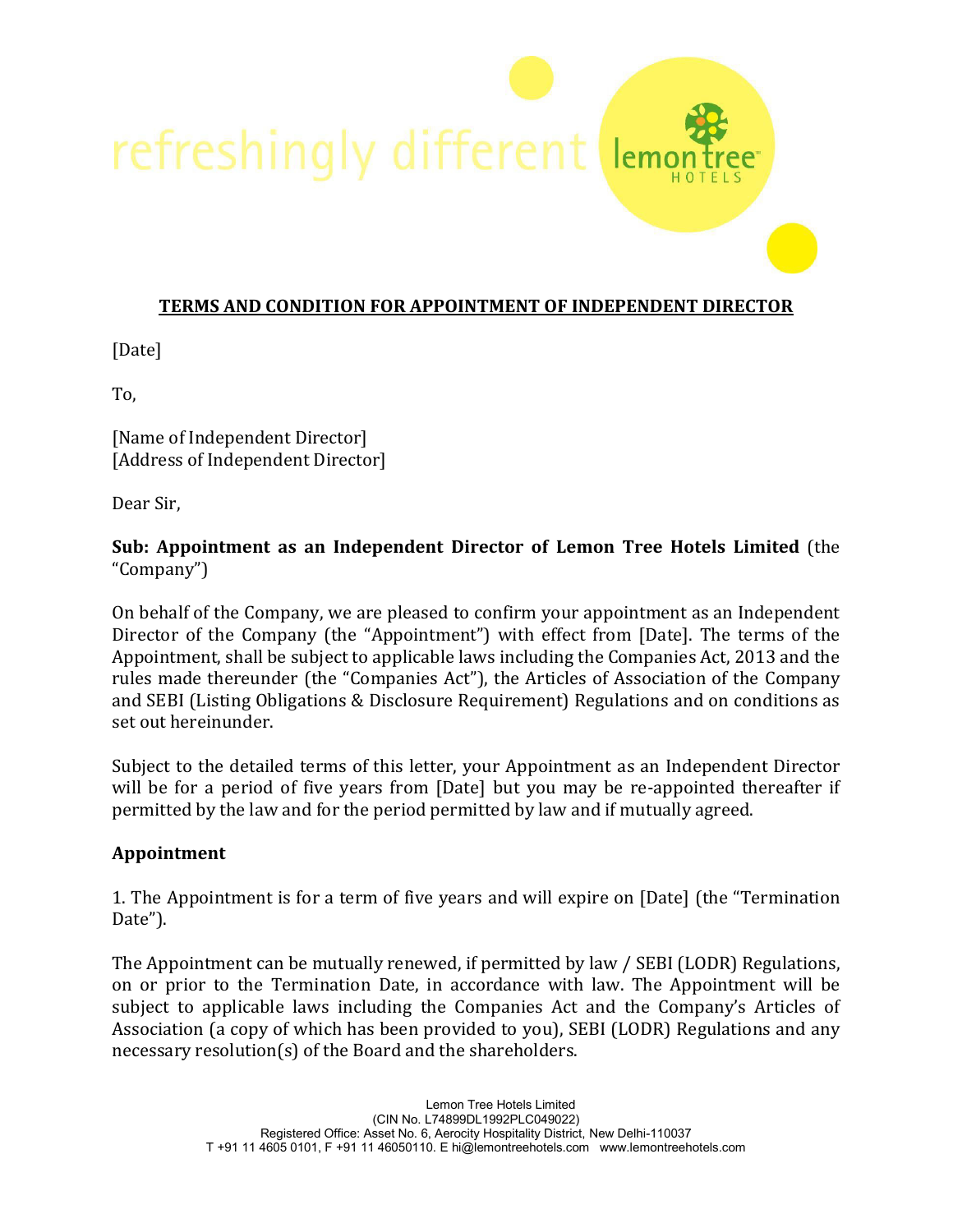### refreshingly different ler

2. The Board of Directors may invite you to serve on one or more of the Board committees including the Audit Committee, Stakeholders' Committee, Nomination and Remuneration Committees, Corporate Social Responsibility Committee, in discussion with you.

3. Apart from receiving sitting fee, you shall not have any pecuniary relationships or transactions with the Company, its holding, subsidiaries or associate companies or their promoters or directors or the senior management of the Company during your tenure of appointment.

4. You shall ensure that none of your relatives shall have any pecuniary relationship or transaction with the Company or its holding, subsidiary or associate company or their promoters or directors, amounting to two percent or more of its gross turnover or total income or Rs. 50 lacs or such higher amount as may be prescribed under the Companies Act, whichever is lower.

5. The Sitting fee shall be Rs. 20,000 (subject to TDS & other applicable taxes) per meeting attended.

6. You will also be covered under the Directors and Officers Liability Insurance Policy obtained/to be obtained by the Company from time to time.

7. The expectations of the Board, time commitment, roles, functions, duties, liabilities, etc., are stated in the Annexure – I to this letter.

8. You shall comply with the requirements of the Companies Act, SEBI Act, Rules and Regulations and in particular, with SEBI (Prohibition of Insider Trading) Regulations, 1992 (As amended) and SEBI (Substantial Acquisition of Shares and Takeovers) Regulations, 2011 (As amended).

9. Notwithstanding the other provisions of this letter, the Appointment may be terminated at any time by a written notice of resignation or by the Company in accordance with the provisions of the law. It is desirable that the Company be given reasonable forewarning of any intention to resign so that the Company can plan for succession of skills and experience on the Board. Upon such termination or resignation for any reason, no damages shall be payable for any loss of office and no fee will be payable in respect of any unexpired portion of the term of the Appointment.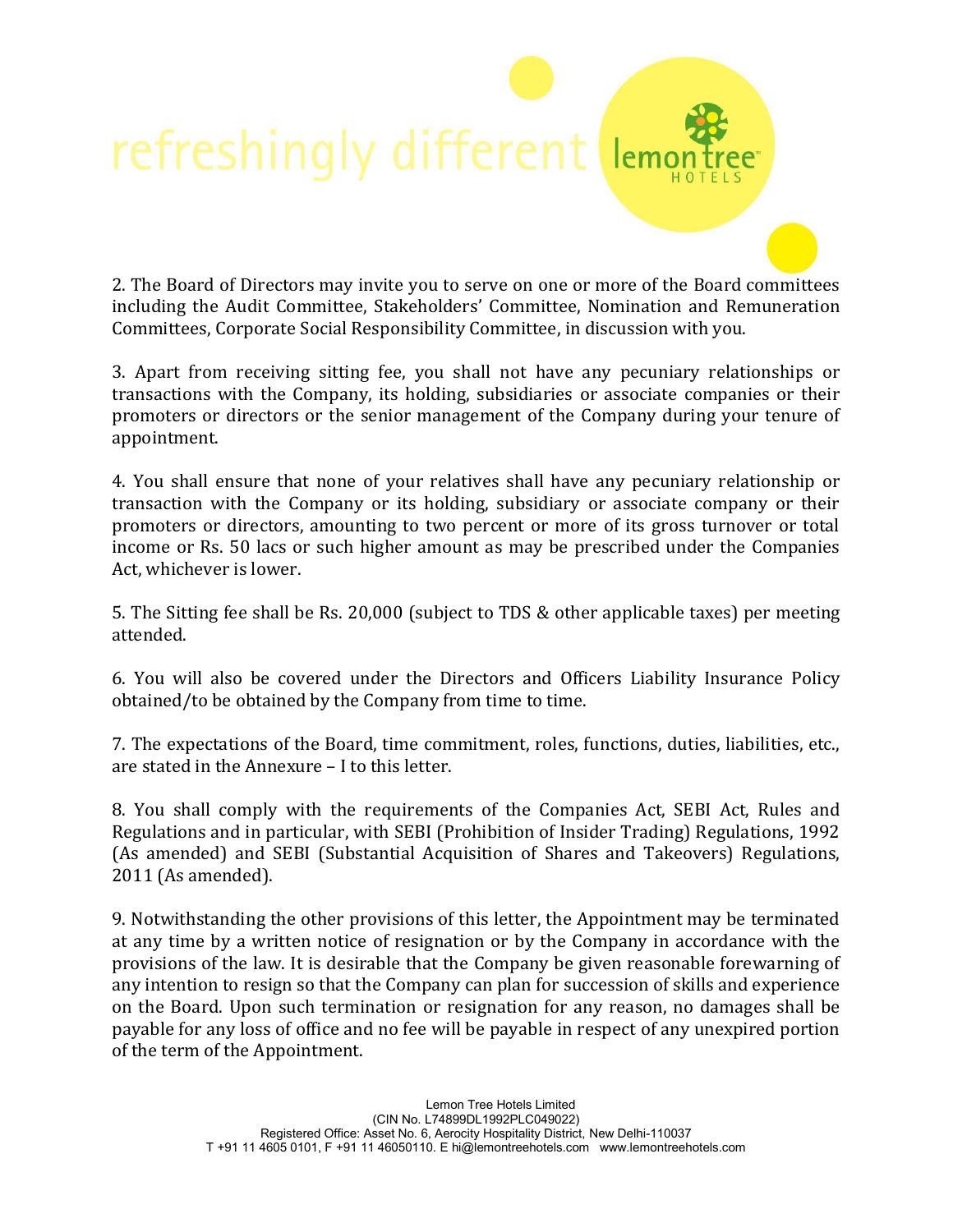# refreshingly different lemo

10. This letter shall be open for inspection at the Registered Office of the Company by any member during normal business hours. Further, the terms and conditions of this appointment shall also be posted on the Company's website. If applicable, a copy of this letter shall also be forwarded to the Stock Exchanges.

11. This letter is governed by the laws of India and any dispute arising out of this Appointment shall be subject to the exclusive jurisdiction of the Courts of India.

12. Please confirm your agreement to the above by signing and returning the enclosed duplicate of this letter.

Yours sincerely, For and on behalf of **Lemon Tree Hotels Limited** 

#### **PATANJALI GOVIND KESWANI CHAIRMAN & MANAGING DIRECTOR**

I have read and agree to the above terms and conditions regarding my appointment as an Independent Director of Lemon Tree Hotels Limited.

\_\_\_\_\_\_\_\_\_\_\_\_\_\_\_\_\_\_ [Name of Independent Director]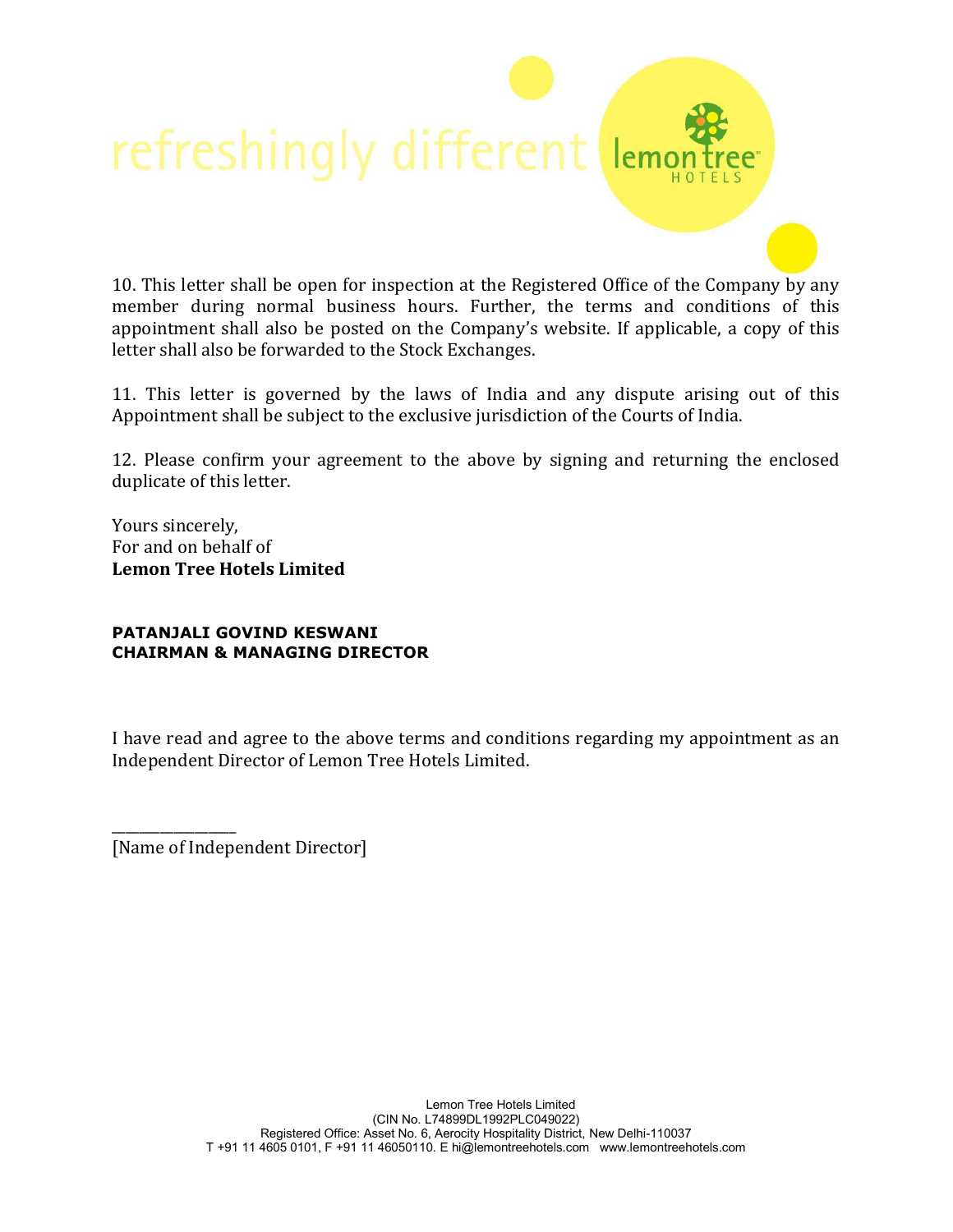

### Annexure – I

### **Expectations of the Board**

Position of Independent Director is a very important position in the Company. In order to derive optimally from the rich experience of an Independent Director, the Board expects the following from an Independent Director:

a) to keep in mind the best interests of the Company, its stakeholders, its employees, the community and for the protection of the environment;

b) to demonstrate high ethical standards and integrity in personal and professional dealings;

c) to think, speak and act independently with confidence and courage and be critical and responsive to change;

d) to prepare for each Board and its committees meetings and maintaining an excellent Board and committee meeting attendance record;

e) to the extent possible, to demonstrate a reasonable level of financial literacy and to know how to read financial statements, and understand the use of financial ratios and other indices for evaluating company performance;

f) as necessary and appropriate, to communicate with the Chairman between meetings;

g) to stay up-to-date on a current understanding of the regulatory, legislative, business and social environments within which the Company operates;

h) to inform the Board of any change in present position, employment or job responsibility that would impact the independence of Independent Director;

i) being privy to confidential information and know how about the Company, to avoid any conflict of interest and to safeguard the interests of the Company at all times;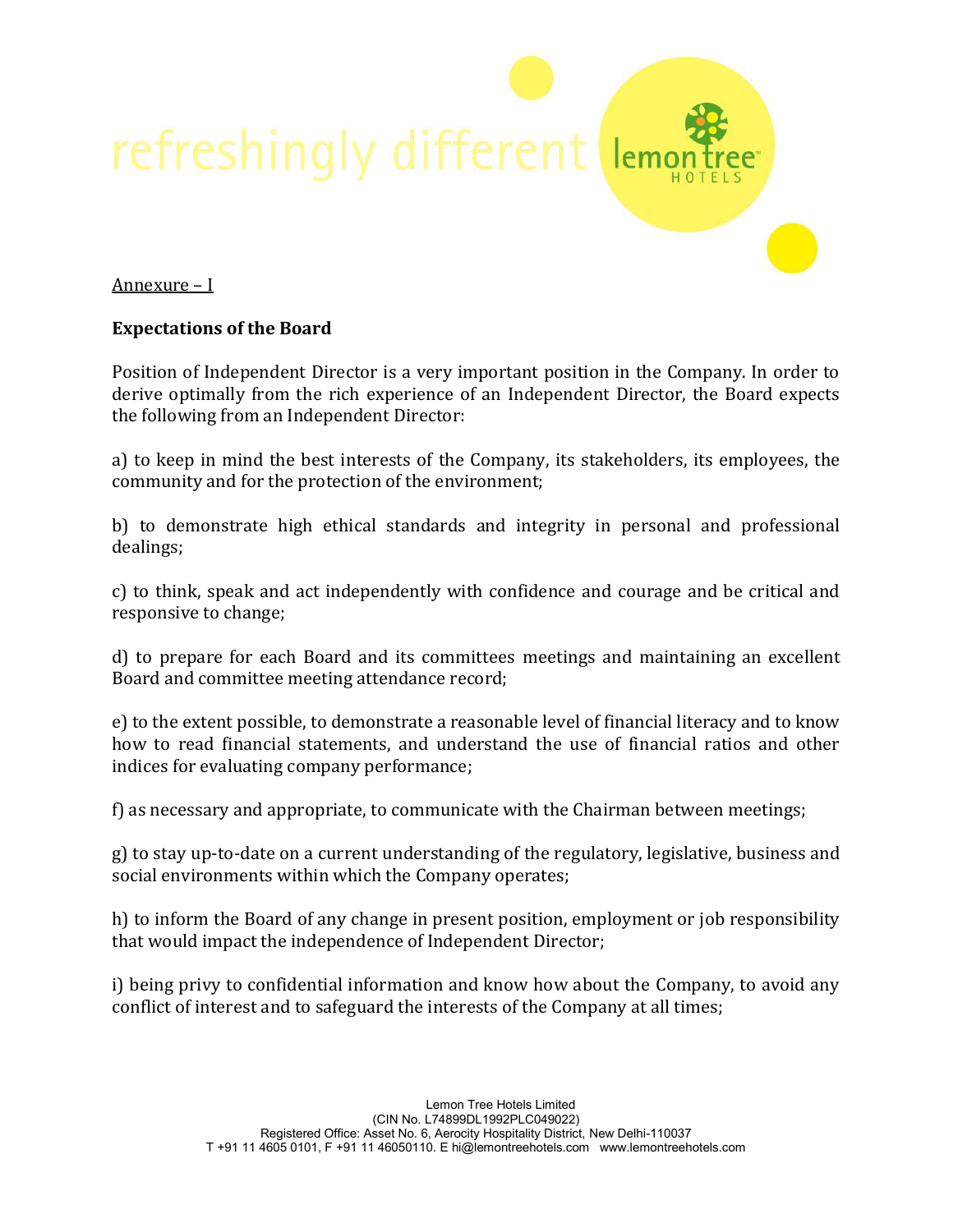j) to make the appropriate disclosures to the Company so that the necessary procedures can be followed at the time of entering into transactions and the Company has knowledge of the real position regarding any concern and interest in other entities;

ler

k) to be a positive force, using abilities and influence constructively; and

refreshingly different

l) to comply with all duties, functions, roles and obligations under applicable laws including the Companies Act and the SEBI(LODR) Regulations.

### **Time Commitment**

It is difficult to be precise about the time commitment that may be required from an Independent Director but the Company anticipates a commitment of sufficient time and attention as necessary in order to perform the duties of an Independent Director. This includes attendance at regular and emergency Board meetings, Committee Meetings, separate meeting of Independent Directors of the Company and any Annual/Extraordinary General Meeting. In addition, appropriate preparation time is required to be devoted ahead of each meeting.

### **Role, Functions and Duties**

An Independent Director is required to fulfill the duties of the directors including all the fiduciary duties as are prescribed under Section 166 of the Companies Act.

Further as an Independent Director, one must also fulfill the following functions:

(a) help in bringing an independent judgment to bear on the Board's deliberations especially on issues of strategy, performance, risk management, resources, key appointments and standards of conduct;

(b) bring an objective view in the evaluation of the performance of the Board and management;

(c) scrutinise the performance of the management in meeting agreed goals and objectives and monitor the reporting of performance;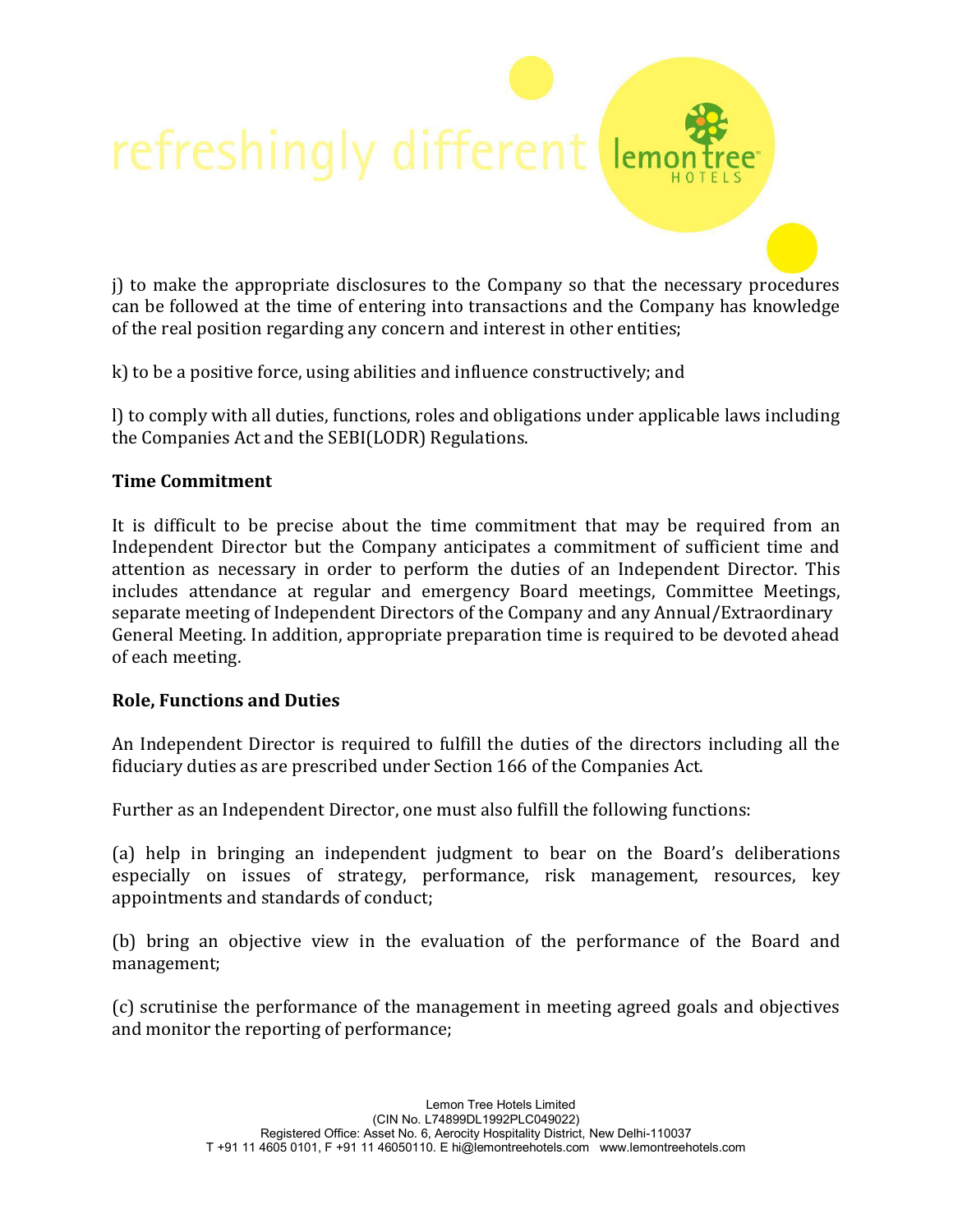### refreshingly different ler

(d) satisfy oneself on the integrity of financial information and that financial controls and the systems of risk management are robust and defensible;

(e) safeguard the interests of all stakeholders, particularly the minority shareholders;

(f) balance the conflicting interest of the stakeholders;

(g) determine appropriate levels of remuneration of executive directors, key managerial personnel and senior management and have a prime role in appointing and where necessary recommend removal of executive directors, key managerial personnel and senior management;

(h) moderate and arbitrate in the interest of the Company as a whole, in situations of conflict between management and shareholder's interest.

### **An Independent Director has the following duties:**

(a) undertake appropriate induction and regularly update and refresh his skills, knowledge and familiarity with the Company;

(b) seek appropriate clarification or amplification of information and, where necessary, take and follow appropriate professional advice and opinion of outside experts at the expense of the Company;

(c) participate constructively and actively in the committees of the Board in which one is a chairperson or member;

(d) where one have concerns about the running of the Company or a proposed action, ensure that these are addressed by the Board and, to the extent that they are not resolved, insist that their concerns are recorded in the minutes of the Board meeting;

(e) keep oneself well informed about the Company and the external environment in which it operates;

(f) not to unfairly obstruct the functioning of an otherwise proper Board or committee of the Board;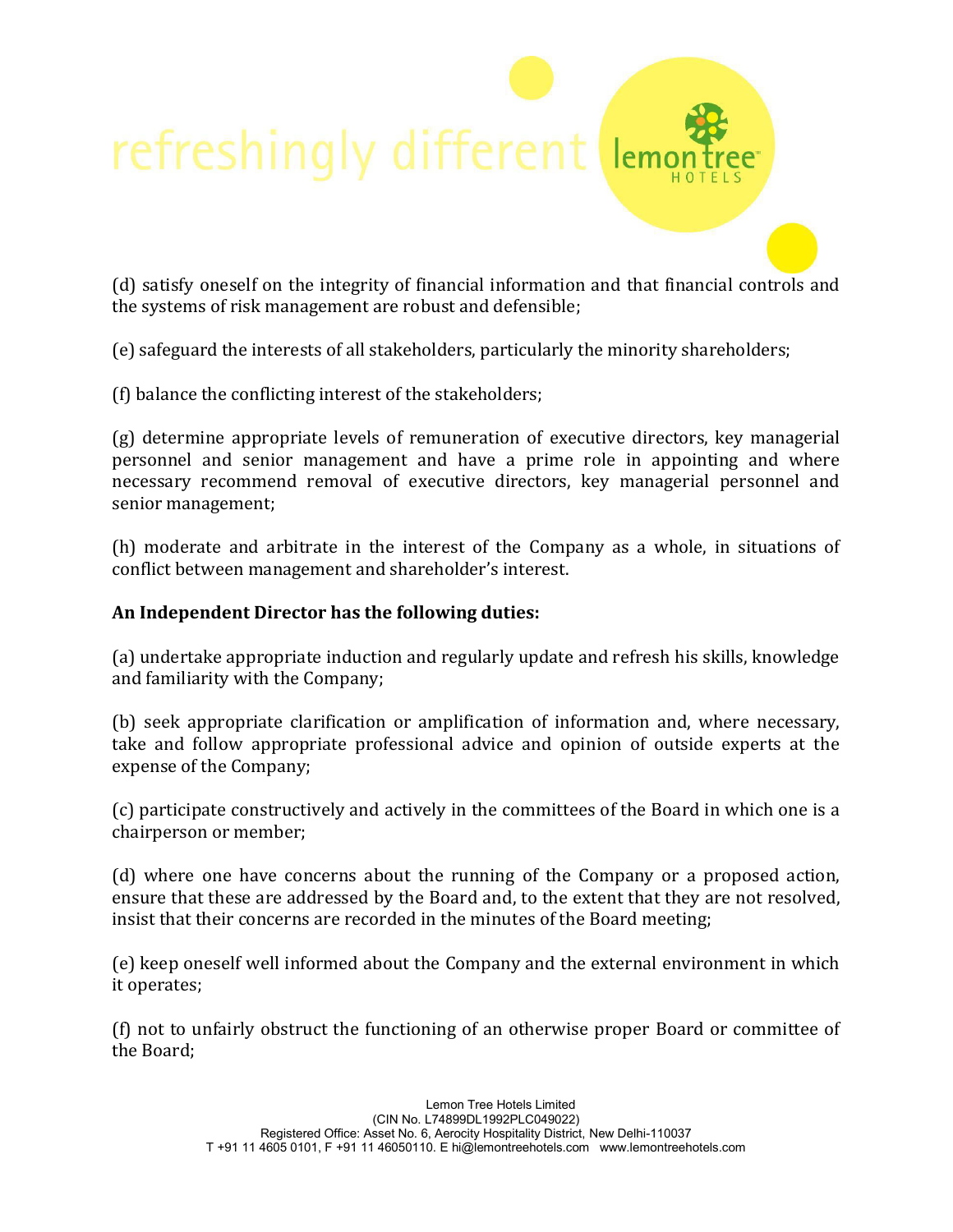## refreshingly different  $|<sub>en</sub>$

(g) pay sufficient attention and ensure that adequate deliberations are held before approving related party transactions and assure oneself that the same are in the interest of the Company;

(h) ascertain and ensure that the Company has an adequate and functional vigil mechanism and to ensure that the interests of a person who uses such mechanism are not prejudicially affected on account of such use;

(i) report concerns about unethical behaviour, actual or suspected fraud or violation of the Company's code of conduct or ethics policy;

(j) while acting within authority, assist in protecting the legitimate interests of the Company, its shareholders and employees;

(k) not disclosing any confidential information, including commercial secrets, technologies, advertising and sales promotion plans, unpublished price sensitive information, unless such disclosure is expressly approved by the Board or required by law.

### **Liability**

An Independent Director is liable for accompanying liabilities which are associated with that position. Noncompliance with any applicable law including the Companies Act could attract punishment / liabilities under the Companies Act including with respect to the provisions of Section 166 of the Companies Act.

As per the provisions of the Companies Act, Independent Directors shall be held liable, only in respect of such acts of omission or commission by the Company which had occurred with their knowledge, attributable through Board processes, and with their consent or connivance or where they had not acted diligently.

### **Familiarization**

The Company shall provide requisite information to Independent Directors to familiarize them with the Company, their role, rights, responsibilities in the Company, nature of the industry in which the Company operates, business model of the Company etc.